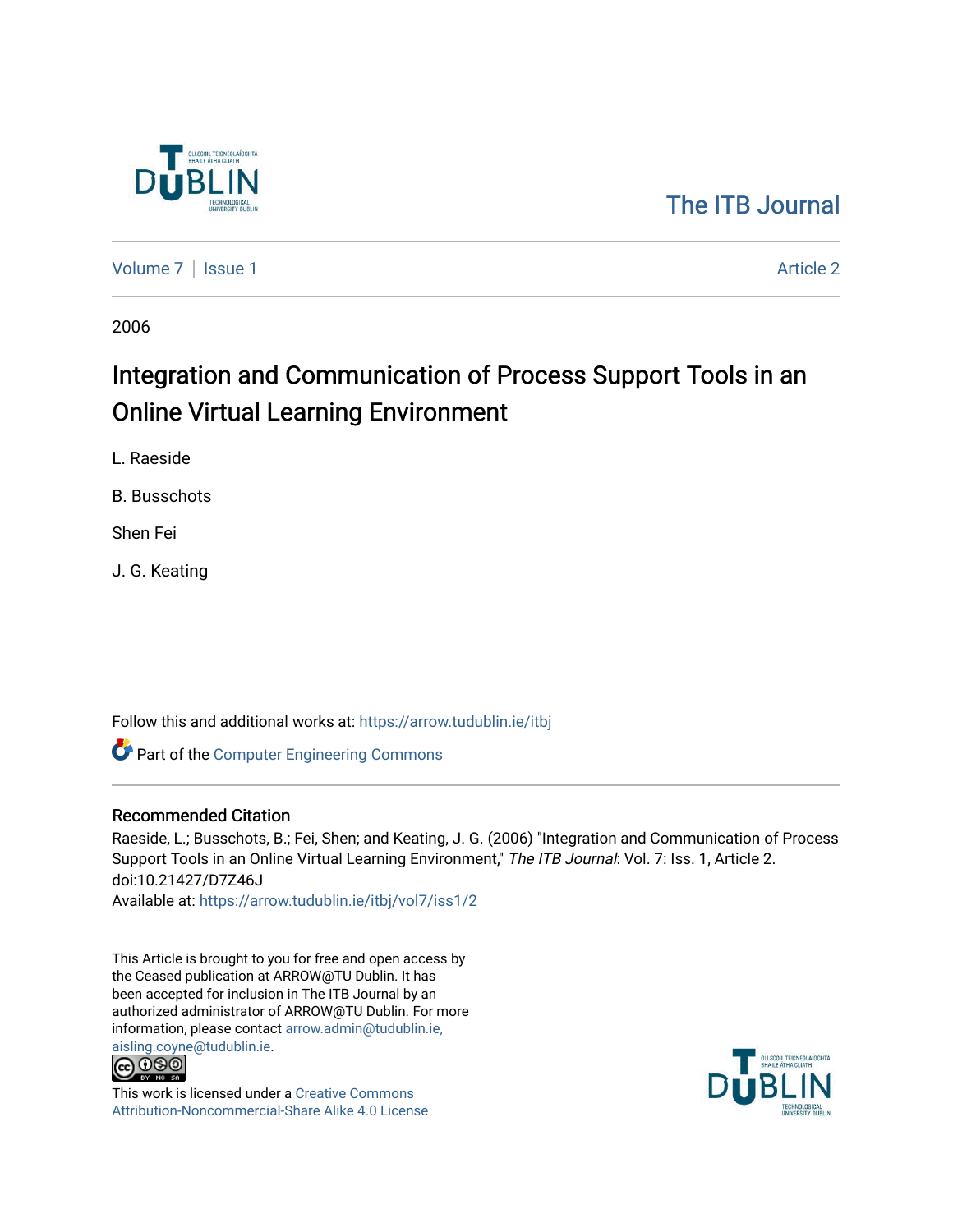## **Integration and Communication of Process Support Tools in an online Virtual Learning Environment**

#### **L. Raeside**

Department of Informatics and Enginneering, Institute of Technology Blanchardstown, Blanchardstown Road North, Blanchardstown, Dublin 15, Ireland

#### **B. Busschots, Shen Fei, J. G. Keating** Department of Computer Science,

National University of Ireland, Maynooth, Maynooth, Co. Kildare, Ireland May 7, 2006

#### *Abstract*

*The Education through Virtual Experience (EVE) research group based at the National University of Ireland Maynooth have successfully developed an online Virtual Learning Environment (VLE) for Astronomy as part of the Virtual Telescopes in Education (VTIE) project. The VTIE VLE has been developed to provide online software support for the engagement of schoolchildren and their teachers in a scientific process. The development of an online VLE to support a scientific process has brought about complex interactions from the user perspective. This has lead to complex integration and communication challenges from the software implementation perspective. This paper contains a high level user-centered summary of the integration and communication challenges that have arisen during the VLE development and summarizes the mechanisms used to meet these challenges.*

## *1. Introduction*

The VTIE VLE, the virtual learning environment discussed in this paper, has already been used successfully to engage schoolchildren in a scientific process through Astronomy based experimentation [1]. The VLE has been constructed using a rapid prototyping approach combined with formative evaluations [2]. The VLE provides a software environment through which schoolchildren and their teachers can create project proposals, investigate and analyze data and images associated with that proposal and engage in team based collaborative writing to summarize all of the work carried out during the course of a project [3]. The completion of the VTIE scientific process culminates in the production of a project research paper. Following the completion of the formative evaluations of the VLE, the requirement for a set of fully integrated process support tools was identified. The aim of these tools is to fully support of all the above phases of the VTIE scientific process from project proposal to the generation of the project research paper. These tools are required to work online and be consistent in terms of look-and-feel, interoperability and usability within the VLE. The EVE research team have developed a number of tools to support the scientific process including the Collaborative Writing Environment (the CWE includes the Project Design and Management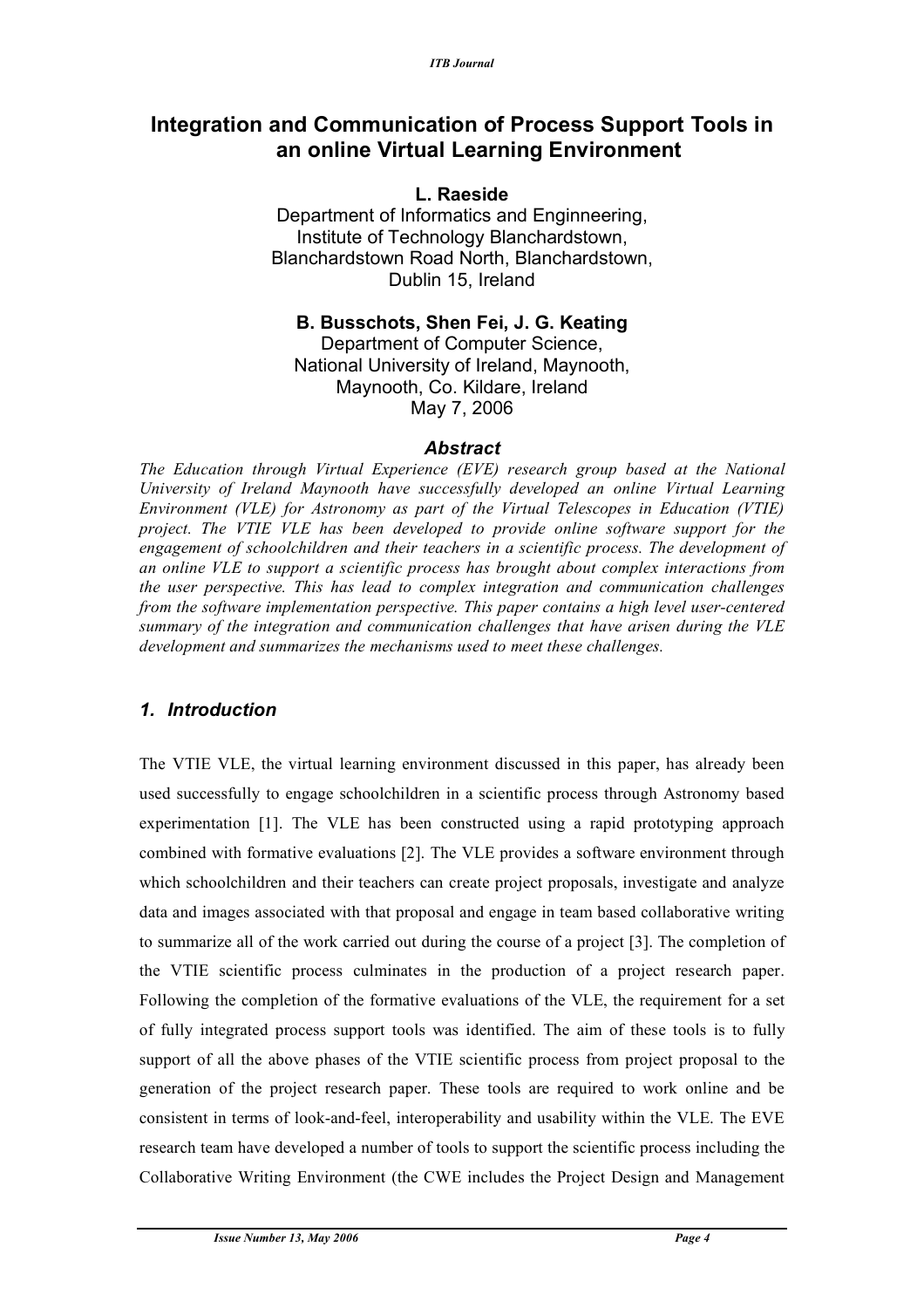Interfaces) [4], the Scrapbook Tool, the Imaging Tool [5] and the Graphing Tool. The CWE allows students to produce a collaboratively written document within the VTIE environment that amalgamates all of the experiences of a group of students working on a particular project into a research paper. The Scrapbook Tool provides the basis for sharing of information resources between students within the VLE. The Imaging Tool provides a mechanism for students to analyze images and produce data about the images being analyzed. Finally, the Graphing Tool ensures that student data can be shown graphically via plots and graphs, these graphs are added to the group research paper. This paper summarizes the software design constraints applied to the VLE in order to ensure consistent interoperability between the process support tools.

#### *2. VTIE VLE Architecture*

The VTIE VLE is a Java-based solution that has been constructed to operate within the Firefox web browser. The Firefox browser is part of the Mozilla project, is available online and may be downloaded and installed by participating schools at no cost [6]. There are a number of features that make the Firefox browser a suitable front-end for the VTIE VLE including the provision for rich customizability through software extensions, the provision of separate browser tabs which enhance the usability while navigating the VLE, and a high level of compatibility with the W3C standards [7]. In order to maximize the ease of integration of tools within VTIE, the VLE has been implemented using the Apache Struts framework [8]. The Apache Struts framework is based on the Model View Controller Model 2 (MVC2) design pattern and offers a well structured architecture through which new tools can be seamlessly introduced [9]. Each new software tool introduced into the VLE must follow the Struts framework specification, i.e., JSP is used for the view and the model is implemented using Java classes (namely Action classes). The Struts Controller is implemented as a servlet that maps events to particular classes using an XML based configuration file. The integration of new tools involves the editing of this configuration file and the addition of server classes to implement program logic [10]. Access to the VTIE database is carried out in a unified manner using Java utility classes designed at the architectural level. This ensures that each of the software tools can achieve database access without having to implement the low-level code statements to store and share information. The VTIE utility packages also provide unified access to various session-related information such as direct access to information relating to the current users and user groups. Communication between the various tools within the VLE is achieved using XML. The front-end communicates with the server via AJAX [11] and the server based components use the JDOM package [12] to produce and parse XML schema. The XML schema are used to represent data passed between tools and between the client and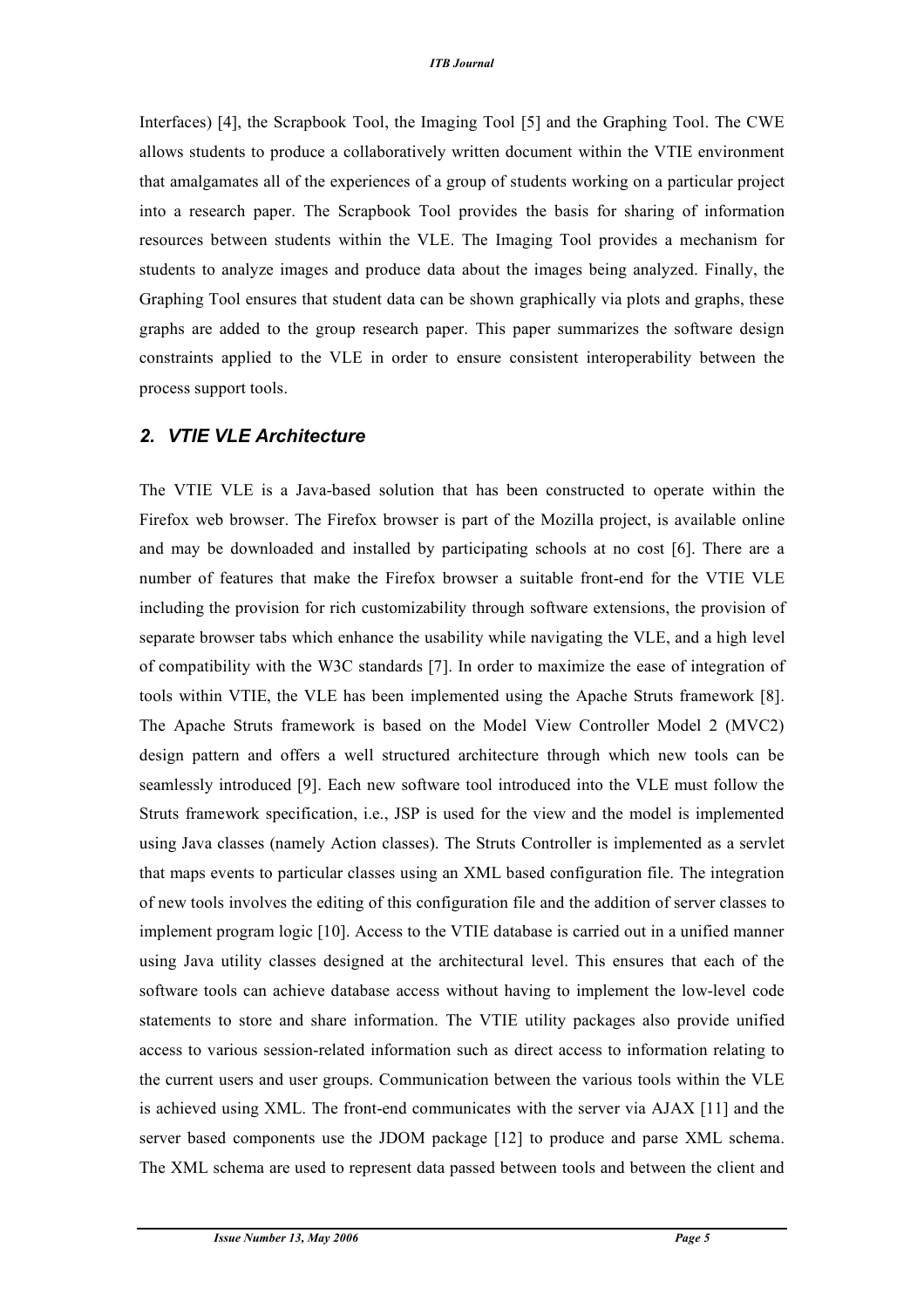server. Figure 1 shows a diagram of the VTIE VLE Architecture and the communications mechanisms between the client and server components.



**Figure 1: Architectural Diagram of the VTIE VLE**

## *3. Examples of Tool Integration and Communication in VTIE*

The requirement to support the VTIE scientific process has been the determining factor with respect to the communications between the various software tools. The communication links between the various tools have been formed directly from the user requirements and the educational goals of the VLE. This section provides examples of some of the communication that takes place between the process support tools within VTIE.

The Project Design and Management interface (a component within the CWE) is responsible for initializing projects, setting up assignments, assigning students into various groups and the assignment of members of each group to particular aspects of each project. The Project Design and Management interface is used primarily by the students' mentor, the mentor may be a teacher or any other person acting as the coordinator of student groups. The mentor can use this interface to assign particular sections of a document to particular members of each student group. The students then work in their respective teams while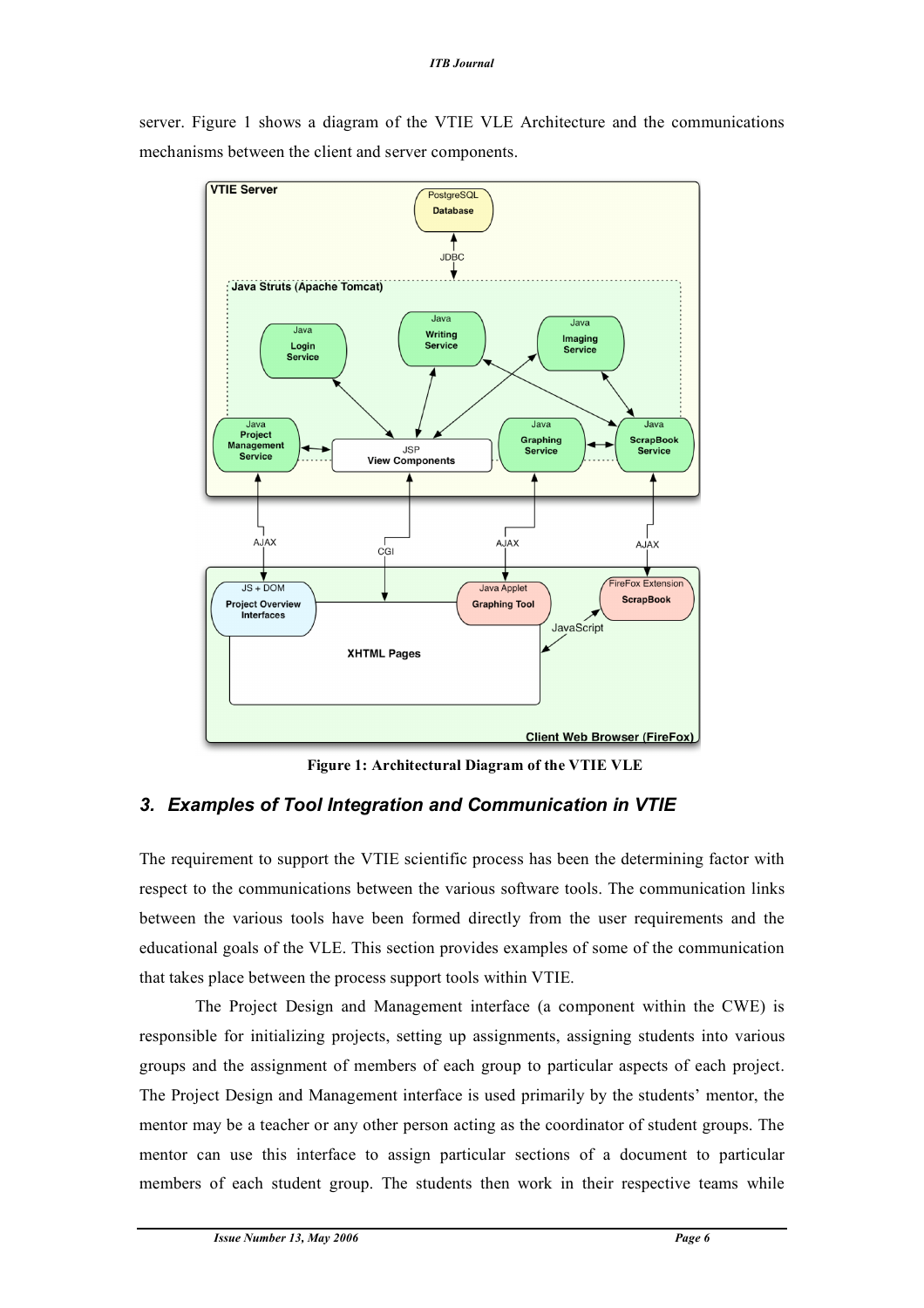following the VTIE scientific process described above. The UML Use Case diagram in Figure 2 represents the main functions that each student carries out while completing a project. The Write Paper Use Case shown in Figure 2 involves the use of the Scrapbook Tool to gather various resources and include them in the project research paper, it also involves the use of the Collaborative Writing interface within the CWE and may also require the use of the Graphing Tool if the student wishes to produce a graph of project data. The Analyze Images Use Case shown in Figure 2 involves the launching of the Imaging Tool. The student may have stored images relating to the project and may wish to carry out measurements on these images. The Browse Web Use Case involves the use of the Firefox browser to search other online resources for information relating to the project, this phase of the project uses the Scrapbook Tool to store URLs, text, and any other information relating to the project. The Scrapbook Tool is capable of persistently storing any online resource while students browse the Web. This information is stored automatically in the VTIE database and can be shared within the students' group and may also be viewed by the mentor.



**Share Resources** 

**Figure 2: UML Use Case diagram of main activities for the student within the VTIE Process**

The Scrapbook Tool is implemented as a Firefox extension. This tool operates within the browser window and can be used within the VTIE environment. However, this tool can also be used as a general purpose tool for the storage and retrieval of online resources within Firefox. The UML Use Case diagram in Figure 3 represents a student-centered view of the main functions performed through the Scrapbook Tool. The Scrapbook Tool integrates and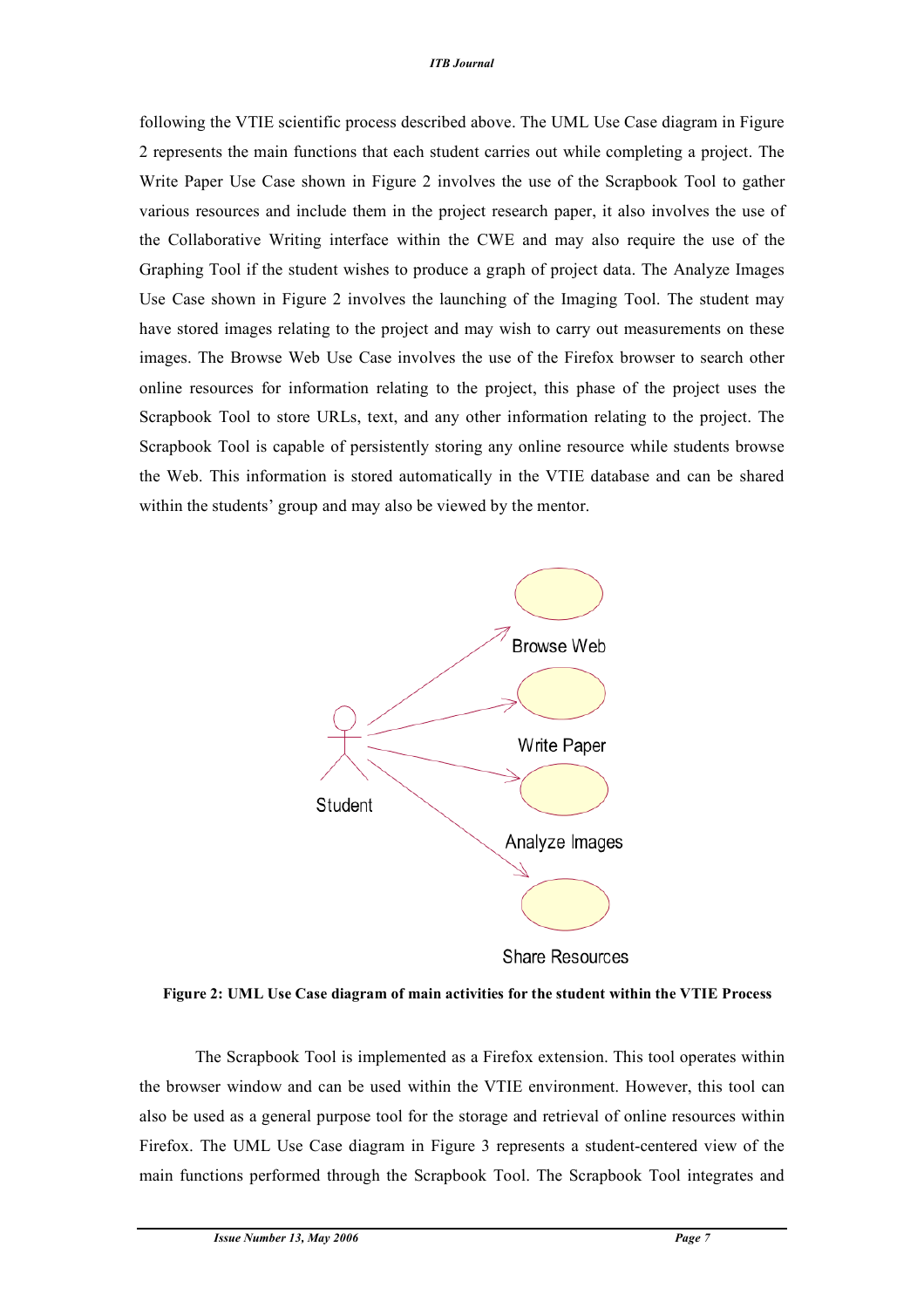communicates with all of the other tools within the VTIE VLE and provides a universal linking mechanism to the project research paper. The Scrapbook Tool represents an example of a communication intermediary between other tools within the VTIE VLE. The Scrapbook Tool communicates with other tools in the VLE through direct interaction with the students and is constantly available in the left pane of the browser window. Students simply carry out click-and-drag operations on online resources from the main browser window into the Scrapbook Tool as required. The student resources are automatically saved to the database and are associated with either the individual student or the student's group. The Scrapbook Tool is also used as an intermediate communication link between the Imaging Tool and the Graphing Tool and the research paper created using the CWE. Images that have been modified within the Imaging Tool and graphs that have been generated within the Graphing Tool can be saved directly to the Scrapbook Tool as with all other online resources. The Add Scrap To Paper Use Case shown in Figure 3 allows students to add any of the resources collected into the project research paper including those images and plots generated within the VLE.



**Figure 3: UML Use Case diagram of main functionality provided by the VTIE Scrapbook Tool**

The analysis of images using the Imaging Tool and the Graphing Tool represents a direct tool-to-tool communication link within the VTIE VLE using the VTIE database and XML. The UML Use Case diagrams in Figures 4 and 5 represent a student-centered view of the functionality provided by the Imaging and Graphing Tools respectively. As part of the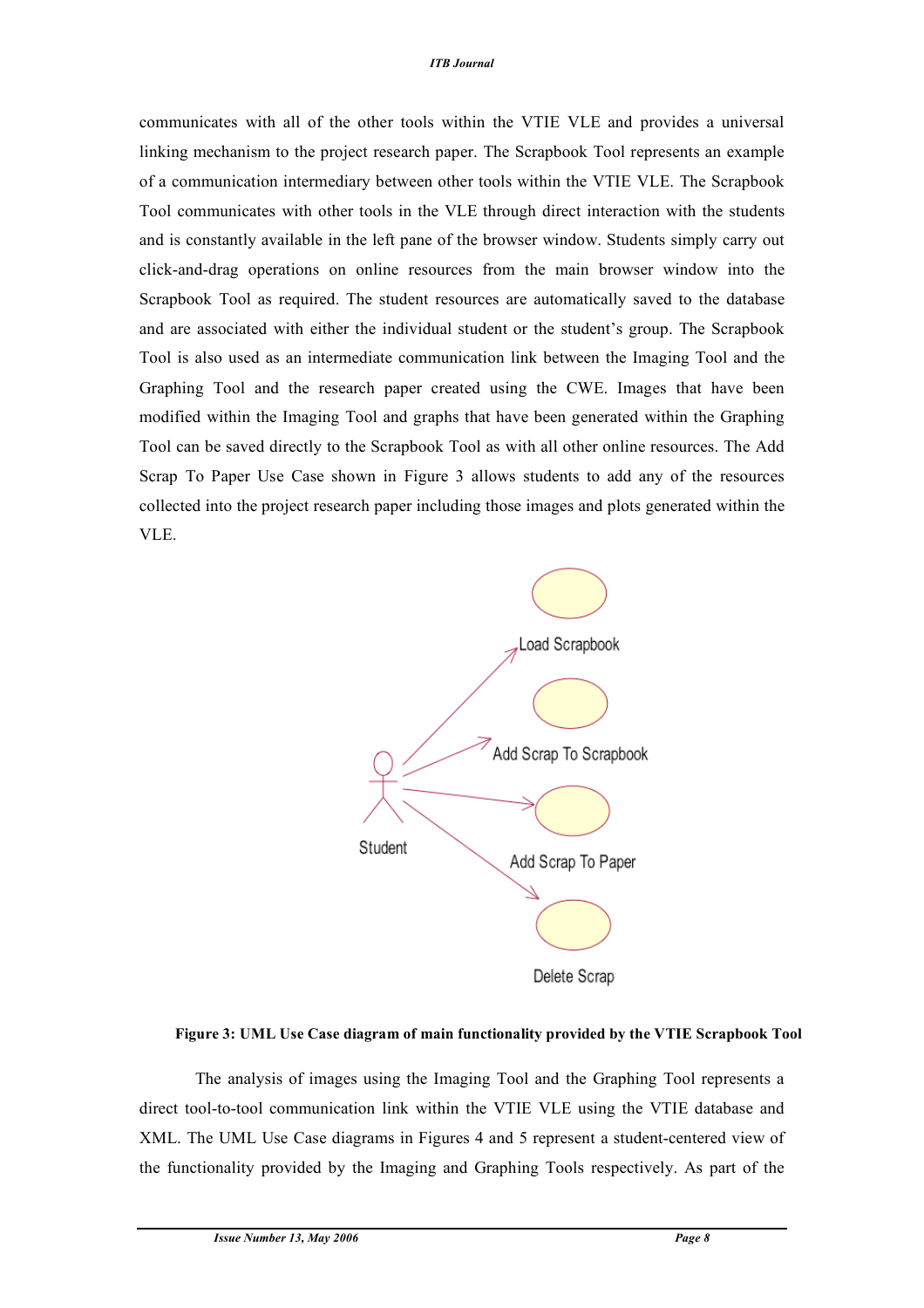#### *ITB Journal*

analysis phase of the process the student must be able to gather data about images and then plot that data when required. Students may choose to gather data as one brief activity or they may choose to accumulate data over many days, weeks and perhaps even longer periods of time. In order to cater for the various time lapsed experiments that students may perform using VTIE it is important that data associated with images be stored persistently and that this data be associated with the student, the project and the image being analyzed. The Imaging Tool provides the functionality to store data associated with the student images in the database using an XML representation.

Figure 6 shows an example of the type of information stored in the database, the XML instance shown represents an angular measure carried out using the Imaging Tool (an angle measure requires the storage of three points in the image and the angle calculated between those points using the Imaging Tool). It is this XML database representation that forms the communication link between the Imaging Tool and Graphing Tool. When the student collects the necessary data from the image being analyzed this data is stored in XML format into the database, subsequently, the Graphing Tool may be launched by the student via the Imaging Tool or from elsewhere within the VTIE VLE. When the student chooses to launch the Graphing Tool directly from within the Imaging Tool an XML representation of all of the data saved for the current image is retrieved by the Graphing Tool from the database.

The Graphing Tool retrieves the XML representation of the image being analyzed and uses JDOM to extract the image data for display within the data interface component of the Graphing Tool. Finally, the options interface of the Graphing Tool allows the student to select and modify the data they wish to display so that the graph is of the desired format to be added to the project research paper. The Graphing Tool provides the functionality to store the current plot as an image representation that can be retrieved, stored, and shared via the VTIE Scrapbook Tool as described above.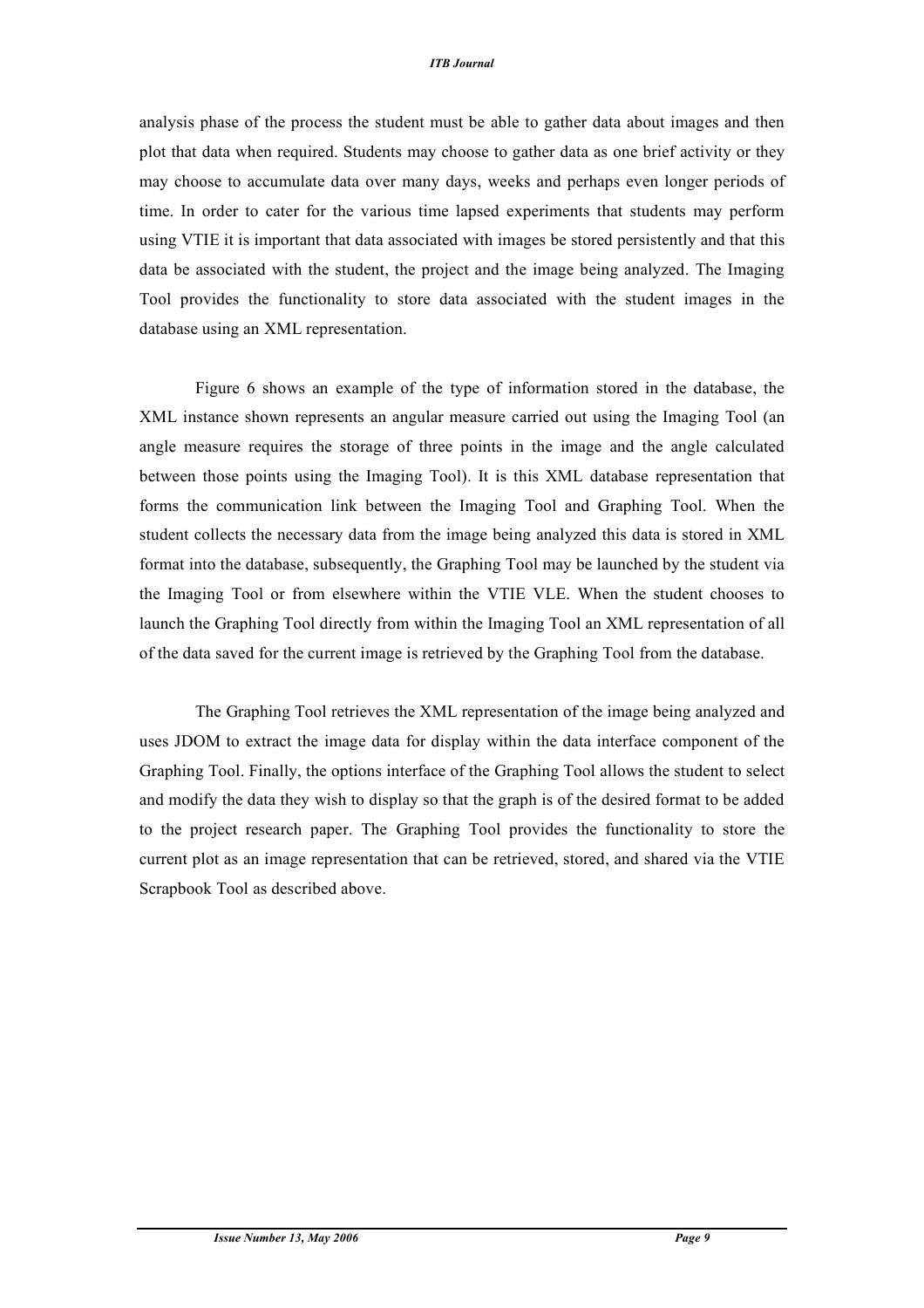*ITB Journal*



**Figure 4: UML Use Case diagram of main functionality provided by the VTIE Imaging Tool**



**Figure 5: UML Use Case diagram of main functionality provided by the VTIE Graphing Tool**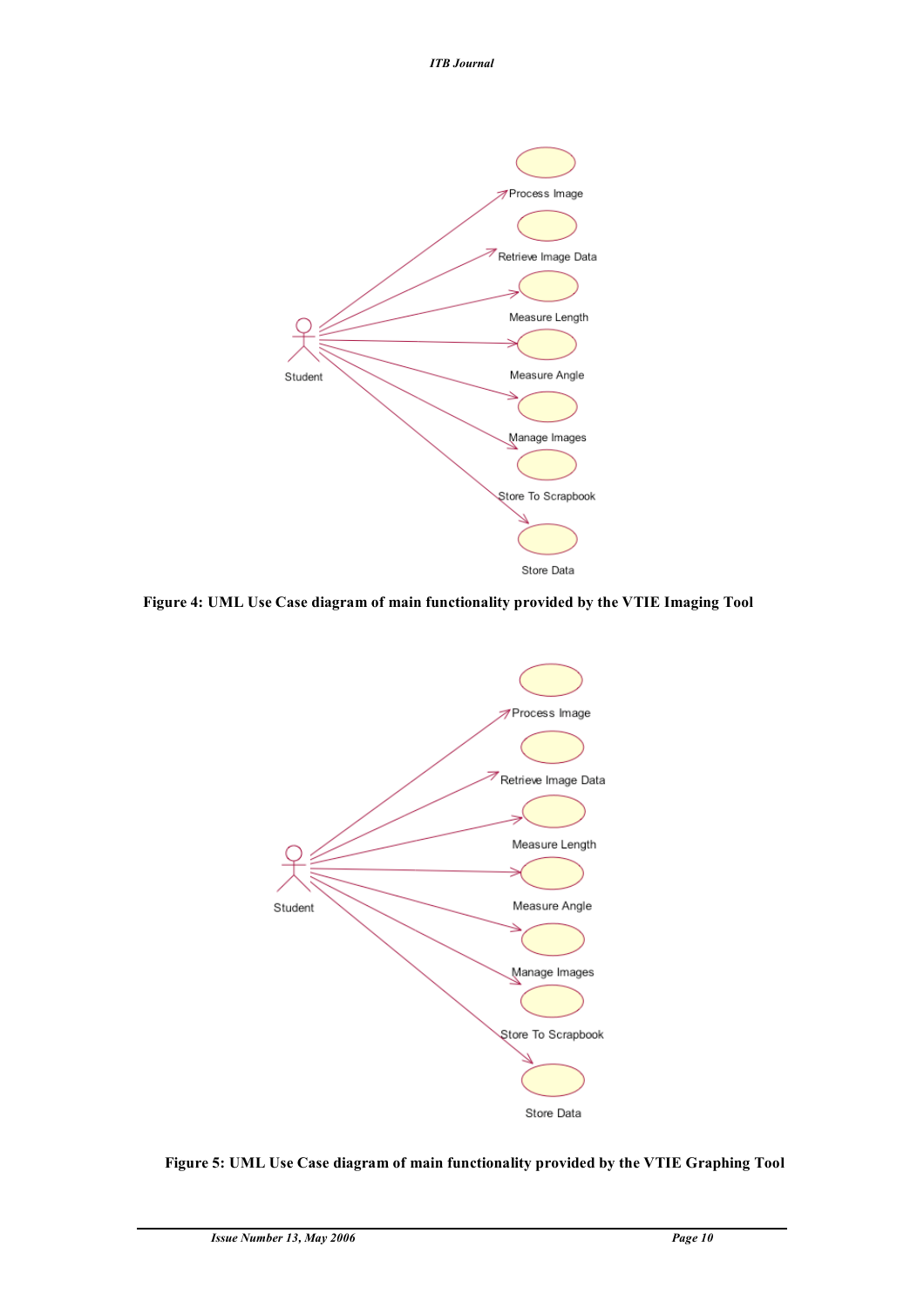

**Figure 6: XML Representation of and Angle measurement using the VTIE Imaging Tool**

#### *4. Conclusions*

The formative evaluations of the VTIE VLE have demonstrated that it is possible to successfully engage schoolchildren and their teachers in a scientific process using an online environment. The software required to support this scientific process has been continuously evolving in response to user testing. The complexity of the user interactions during the engagement within the scientific process has necessitated the implementation of complex integration and communication links between the various process support tools in the VLE. This paper has provided a high level user-centered model of the integration and communication necessary to support the various stages of the VTIE process from which more detailed models will emerge. The modeling of the integration and communication links between the tools within the VTIE VLE will provide the EVE research team with a valuable representation from which to base future development. Finally, the integration of the VTIE process support tools has served to illustrate the importance of applying sound software engineering practices to the development of a complex learning environment.